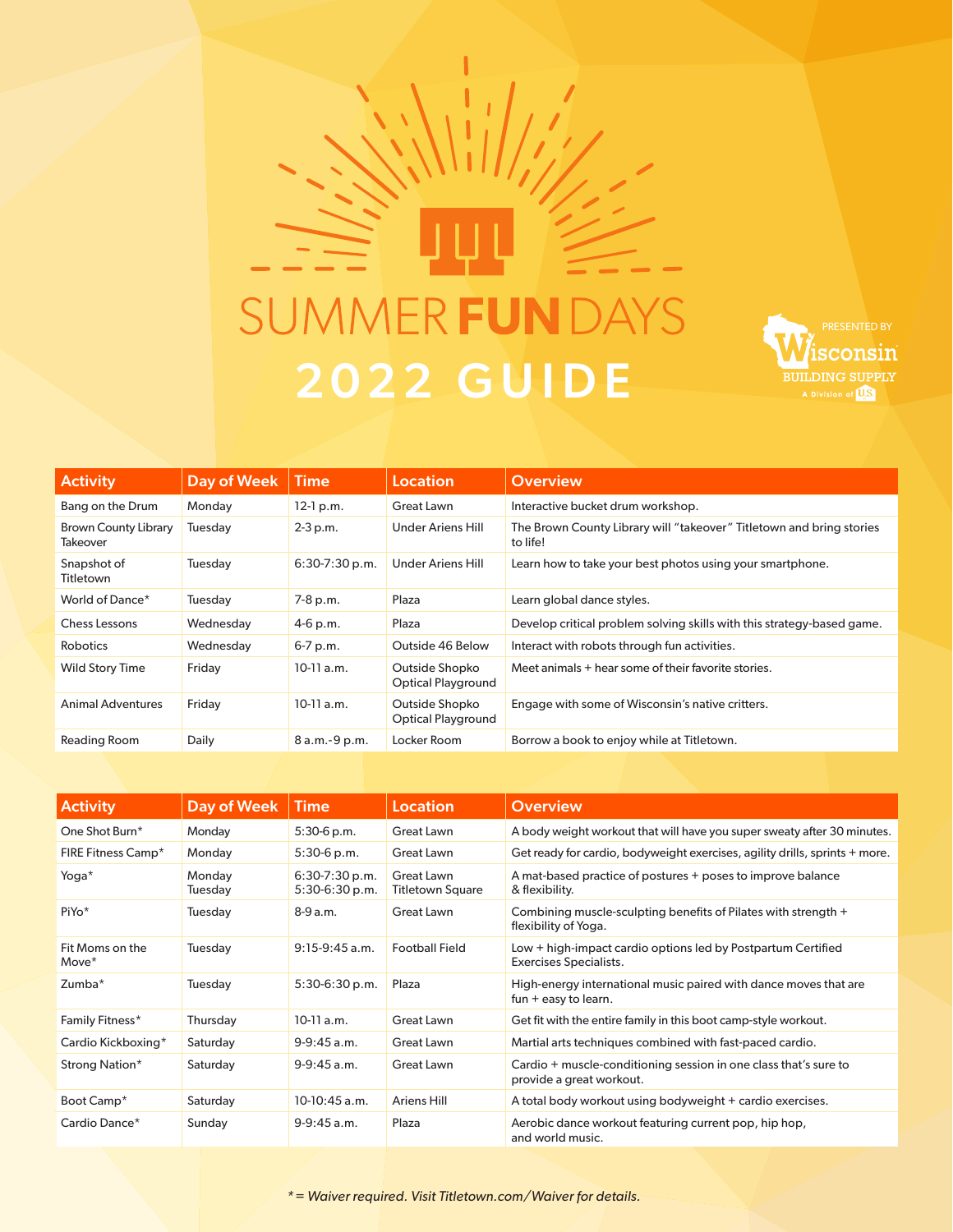| <b>Activity</b>                   | Day of Week                              | <b>Time</b>                                                | <b>Location</b>                      | <b>Overview</b>                                                                                                                          |
|-----------------------------------|------------------------------------------|------------------------------------------------------------|--------------------------------------|------------------------------------------------------------------------------------------------------------------------------------------|
| <b>Book Club</b>                  | Monday                                   | $6:30-8$ p.m.                                              | Outside 46 Below                     | Make new friends + discuss fantastic books.                                                                                              |
| Music + Munchies                  | Monday                                   | $11:30$ a.m.- $1:30$ p.m.                                  | <b>Grand Stairs</b>                  | Food truck + live music every Monday!                                                                                                    |
| Let's Play!: Monthly<br>Playgroup | Monday                                   | 6-7 p.m.                                                   | Shopko Optical<br>Playground         | Kids (ages 2-10) and their grown-ups are welcome to join us for a<br>monthly playgroup.                                                  |
| E-Sports League <sup>^</sup>      | Wednesday                                | 7-8 p.m.                                                   | Virtual                              | 9-week league for gamers of all skill levels to compete for fun and<br>prizes. Registration is required for this paid program. Ages 13+. |
| Moms Night Out                    | Thursday                                 | 7-8 p.m.                                                   | Top of Ariens Hill                   | Monthly social gatherings for local moms.                                                                                                |
| Cornhole League <sup>^</sup>      | Thursdav                                 | $5:30-9:30$ p.m.                                           | <b>Football Field</b>                | A social league comprised of 16 teams. Registration is required for<br>this paid program.                                                |
| Drinks with a View                | Thursday<br>Friday<br>Saturday<br>Sunday | $4 - 8:30$ p.m.<br>$4-8$ p.m.<br>$1-8$ p.m.<br>$12-4 p.m.$ | Top of Ariens Hill                   | Enjoy a refreshing beverage + a spectacular view.                                                                                        |
| Acoustic Lunch                    | Friday                                   | $11:30$ a.m.- $1:30$ p.m.                                  | Plaza (Fire Pit)                     | The soundtrack for your lunch break.                                                                                                     |
| <b>Giant Games</b>                | Friday<br>Saturday<br>Sunday             | $12-7 p.m.$<br>12-7 p.m.<br>$12-4 p.m.$                    | Ariens Hill +<br><b>Grand Stairs</b> | Some of your favorite games are supersized.                                                                                              |
| Singo                             | Sunday                                   | $1-3 p.m.$                                                 | Top of Ariens Hill                   | Bingo but with music!                                                                                                                    |
| Trivia                            | Sunday                                   | $1-3 p.m.$                                                 | Top of Ariens Hill                   | Show off your knowledge and compete to win.                                                                                              |
| Game Room                         | Daily                                    | 8 a.m.-9 p.m.                                              | Locker Room                          | Cribbage, Rummy, Go Fish! Play your favorite card games.                                                                                 |

| <b>Activity</b>                     | Day of Week | <b>Time</b>       | Location                     | <b>Overview</b>                                                                                              |
|-------------------------------------|-------------|-------------------|------------------------------|--------------------------------------------------------------------------------------------------------------|
| Line Dancing*                       | Tuesday     | 7-8 p.m.          | Plaza                        | All are welcome to join in this line dance social.                                                           |
| Tai Chi <sup>*</sup>                | Wednesday   | $9-9:30$ a.m.     | Great Lawn                   | A series of guided, slow, intentional + continuous movements.                                                |
| Wance <sup>*</sup>                  | Wednesday   | $5:15-6$ p.m.     | North Walkway                | Dance as you walk, let go of all your worries and have some fun!                                             |
| Ballroom Lessons -<br>Basic*        | Wednesday   | $6:30-7:15$ p.m.  | Plaza                        | Learn the basics of popular social dance favorites to classic<br>ballroom styles.                            |
| Ballroom Lessons -<br>Intermediate* | Wednesday   | $7:30-8:15$ p.m.  | Plaza                        | Expand on the basics with this intermediate level dance instruction.                                         |
| Kids Sports Club <sup>*</sup>       | Thursday    | $9:30-11:15$ a.m. | <b>Football Field</b>        | Sports program for kids with special abilities led by Fox Valley<br>Autism Treatment Program staff.          |
| Music + Movement*                   | Friday      | $10-11$ a.m.      | Shopko Optical<br>Playground | Get ready to dance, sing + move with your family.                                                            |
| Ballroom Social*                    | Friday      | $6:30-8$ p.m.     | Plaza                        | Show off your ballroom moves at this dance social.                                                           |
| Walk in the Park                    | Daily       | 7 a.m.-10 p.m.    | Throughout<br>Titletown      | Getting active is as easy as a "walk in the park." See common<br>walking routes and mileage on Titletown.com |

**GET CREATIVE** GET CREATIVE

| <b>Activity</b>            | Day of Week      | <b>Time</b>       | Location                             | <b>Overview</b>                                                                |
|----------------------------|------------------|-------------------|--------------------------------------|--------------------------------------------------------------------------------|
| Chalk of the Town          | Monday<br>Friday | $10 a.m.-12 p.m.$ | North Walkway                        | A giant coloring book comes to life on the sidewalk.                           |
| U.R. Art                   | Monday           | $1-3$ p.m.        | Outside 46 Below                     | Make your own masterpiece inspired by the techniques of<br>famous artists.     |
| World of Art               | Tuesday          | $10-11:30$ a.m.   | Outside 46 Below                     | Cultures from around the world provide inspiration for weekly<br>art projects. |
| Artist in the Park         | Tuesday          | $3-4:30 p.m.$     | Plaza (Near Evergreen)               | Watch a local artist create handmade art.                                      |
| Art Wellness <sup>^</sup>  | Tuesday          | $6 - 7:30$ p.m.   | Rockwood Terrace                     | Explore emotion through the process of making + creating art.                  |
| Kids Art                   | Wednesday        | $1:30-3:30$ p.m.  | Outside 46 Below                     | Simple crafts that incorporate natural materials.                              |
| Let's Build!               | Wednesday        | $4-6$ p.m.        | Outside Shopko<br>Optical Playground | Watch as LEGO <sup>®</sup> enthusiasts create new structures brick-by-brick.   |
| <b>Imagination Station</b> | Sunday           | $10 a.m.-1 p.m.$  | Shopko Optical<br>Playground         | Innovate + create with Titletown's big blue blocks.                            |
| Makers Together            | Sunday           | 12-3 p.m.         | Plaza                                | Experiment with multiple art styles + learn directly from professionals.       |

**Please see the calendar or visit Titletown.com for exact program dates.**

*\* = Waiver required. Visit Titletown.com/Waiver for details. ^= Registration required.*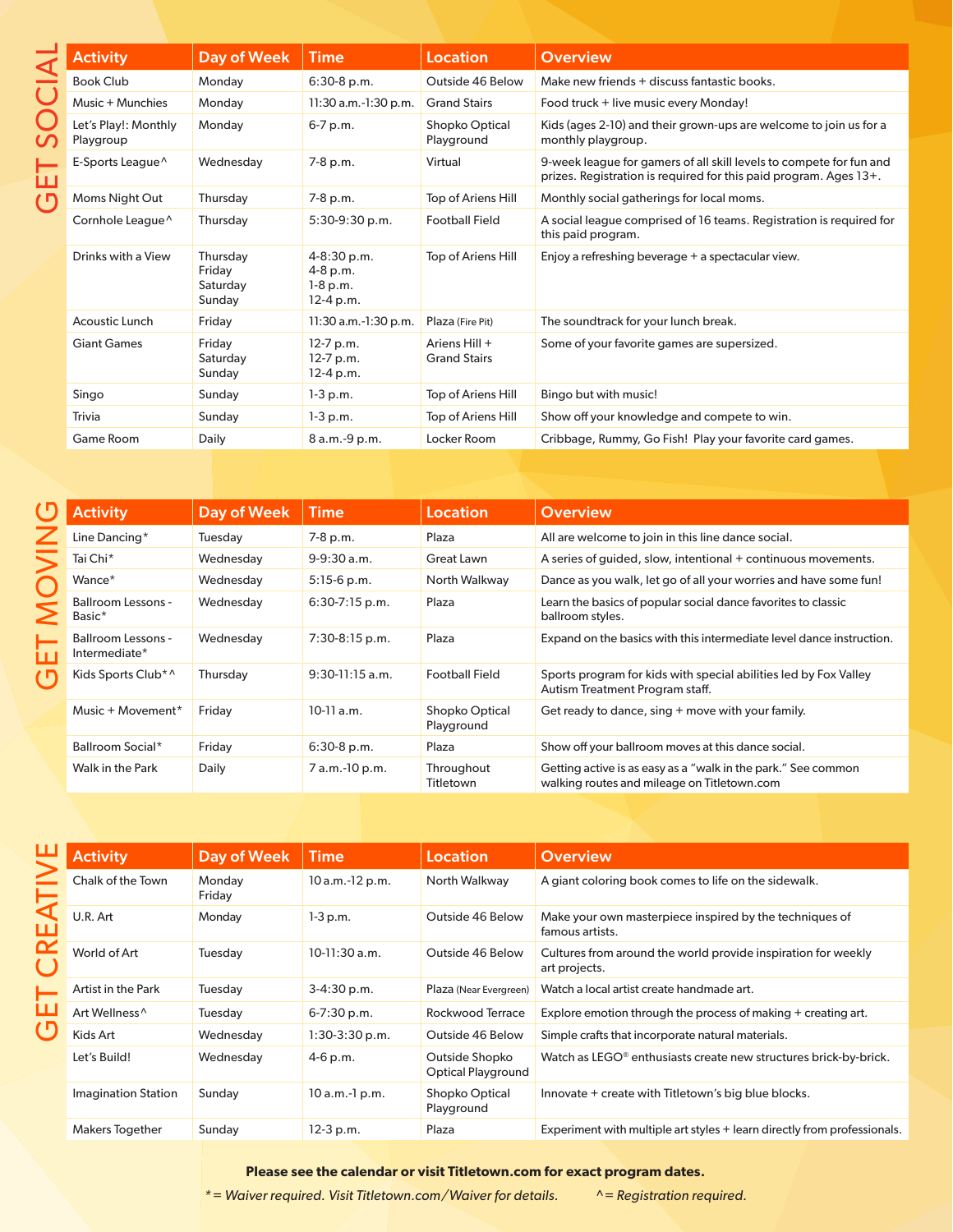**JUNE**

|                                                                                                                                                   | <b>Daily Activities:</b><br>7 a.m. Walk in the Park<br>8 a.m. Reading Room<br>8 a.m. Game Room                                                              |                                                                                                                                                                                                                                           |                                                                                                                                                                             | $\overline{2}$                                                                                                                                                    | 3<br>4 p.m. Drinks with<br>a View                                                                                                                       | 3 p.m. Summer Fun<br>Days Showcase                                                                                                                   |
|---------------------------------------------------------------------------------------------------------------------------------------------------|-------------------------------------------------------------------------------------------------------------------------------------------------------------|-------------------------------------------------------------------------------------------------------------------------------------------------------------------------------------------------------------------------------------------|-----------------------------------------------------------------------------------------------------------------------------------------------------------------------------|-------------------------------------------------------------------------------------------------------------------------------------------------------------------|---------------------------------------------------------------------------------------------------------------------------------------------------------|------------------------------------------------------------------------------------------------------------------------------------------------------|
| 5<br>9 a.m. Cardio Dance<br>10 a.m. Imagination<br>Station<br>12 p.m. Drinks with<br>a View<br>12 p.m. Giant Games                                | 6<br>11:30 $a.m.$ Music +<br><b>Munchies</b><br>12 p.m. Bang on the<br>Drum<br>1 p.m. U.R. Art<br>6:30 p.m. Yoga                                            | 10 a.m. World of Art<br>3 p.m. Artist in the Park<br>5:30 p.m. Zumba<br>5:30 p.m. Yoga<br>7 p.m. Line Dancing                                                                                                                             | 8<br>9 a.m. Tai Chi<br>1:30 p.m. Kids Art<br>4 p.m. Let's Build!<br>6:30 p.m. Ballroom<br>Lessons - Basic<br>7:30 p.m. Ballroom<br>Lessons - Intermed.                      | 9<br>10 a.m. Family Fitness<br>4 p.m. Drinks with<br>a View<br>4:30 p.m. Titletown<br>Night Market                                                                | 10<br>10 a.m. Wild Story<br>Time<br>11:30 a.m. Acoustic<br>Lunch<br>12 p.m. Giant Games<br>4 p.m. Drinks with<br>a View<br>6:30 p.m. Ballroom<br>Social | 9 a.m. Strong Nation<br>10 a.m. Boot Camp<br>12 p.m. Giant Games<br>1 p.m. Drinks with<br>a View                                                     |
| 12<br>9 a.m. Cardio Dance<br>10 a.m. Imagination<br>Station<br>12 p.m. Drinks with<br>a View<br>12 p.m. Makers<br>Together<br>12 p.m. Giant Games | 13<br>10 a.m. Chalk of the<br>Town<br>11:30 $a.m.$ Music +<br><b>Munchies</b><br>12 p.m. Bang on the<br>Drum<br>1 p.m. U.R. Art<br>6:30 p.m. Yoga           | 14<br>8 a.m. PiYo<br>10 a.m. World of Art<br>3 p.m. Artist in the Park<br>5:30 p.m. Zumba<br>5:30 p.m. Yoga<br>7 p.m. Line Dancing                                                                                                        | 15<br>9 a.m. Tai Chi<br>1:30 p.m. Kids Art<br>4 p.m. Chess Lessons<br>5:15 p.m. Wance<br>6:30 p.m. Ballroom<br>Lessons - Basic<br>7:30 p.m. Ballroom<br>Lessons - Intermed. | 16<br>9:30 a.m. Kids Sports<br>Club<br>10 a.m. Family Fitness<br>4 p.m. Drinks with<br>a View<br>4:30 p.m. Titletown<br>Night Market                              | 17<br>10 a.m. Wild Story<br>Time<br>11:30 a.m. Acoustic<br>Lunch<br>12 p.m. Giant Games<br>4 p.m. Drinks with<br>a View                                 | 18<br>9 a.m. Cardio<br>Kickboxing<br>10 a.m. Boot Camp<br>12 p.m. Giant Games<br>1 p.m. Drinks with<br>a View<br>7:30 p.m. Titletown<br><b>Beats</b> |
| 19<br>9 a.m. Cardio Dance<br>10 a.m. Imagination<br>Station<br>12 p.m. Drinks with<br>a View<br>12 p.m. Giant Games<br>1 p.m. Singo               | 20<br>11:30 a.m. Music +<br><b>Munchies</b><br>12 p.m. Bang on the<br>Drum<br>1 p.m. U.R. Art<br>6 p.m. Let's Play!:<br>Monthly Playgroup<br>6:30 p.m. Yoga | 21<br>8 a.m. PiYo<br>9:15 a.m. Fit Moms on<br>the Move<br>10 a.m. World of Art<br>3 p.m. Artist in the Park<br>5:30 p.m. Zumba<br>5:30 p.m. Yoga<br>7 p.m. Line Dancing                                                                   | 22<br>9 a.m. Tai Chi<br>1:30 p.m. Kids Art<br>6 p.m. Robotics<br>6:30 p.m. Ballroom<br>Lessons - Basic<br>7:30 p.m. Ballroom<br>Lessons - Intermed.                         | 23<br>9:30 a.m. Kids Sports<br>Club<br>10 a.m. Family Fitness<br>4 p.m. Drinks with<br>a View<br>4:30 p.m. Titletown<br>Night Market<br>7 p.m. Moms Night<br>Out  | 24<br>11:30 a.m. Acoustic<br>Lunch<br>12 p.m. Giant Games<br>4 p.m. Drinks with<br>a View                                                               | 25<br>9 a.m. Strong Nation<br>10 a.m. Boot Camp<br>12 p.m. Giant Games<br>1 p.m. Drinks with<br>a View                                               |
| 26<br>9 a.m. Cardio Dance<br>10 a.m. Imagination<br>Station<br>12 p.m. Drinks with<br>a View<br>12 p.m. Giant Games<br>1 p.m. Trivia              | 11:30 a.m. Music +<br>Munchies<br>12 p.m. Bang on the<br>Drum<br>1 p.m. U.R. Art<br>6:30 p.m. Yoga<br>6:30 p.m. Book Club                                   | 28<br>8 a.m. PiYo<br>9:15 a.m. Fit Moms on<br>the Move<br>10 a.m. World of Art<br>2 p.m. Brown County<br>Library Takeover<br>3 p.m. Artist in the Park<br>5:30 p.m. Zumba<br>5:30 p.m. Yoga<br>6 p.m. Art Wellness<br>7 p.m. Line Dancing | 29<br>9 a.m. Tai Chi<br>1:30 p.m. Kids Art<br>6:30 p.m. Ballroom<br>Lessons - Basic<br>7:30 p.m. Ballroom<br>Lessons - Intermed.                                            | 30<br>9:30 a.m. Kids Sports<br>Club<br>10 a.m. Family Fitness<br>4 p.m. Drinks with<br>a View<br>4:30 p.m. Titletown<br>Night Market<br>5 p.m. Cornhole<br>League |                                                                                                                                                         |                                                                                                                                                      |



Events subject to change. Visit Titletown.com for additional details + the full calendar of activities!

FOLLOW TITLETOWN ON SOCIAL MEDIA FOR UPDATES + CANCELLATIONS



/TitletownGB @Titletown @Titletown Titletown.com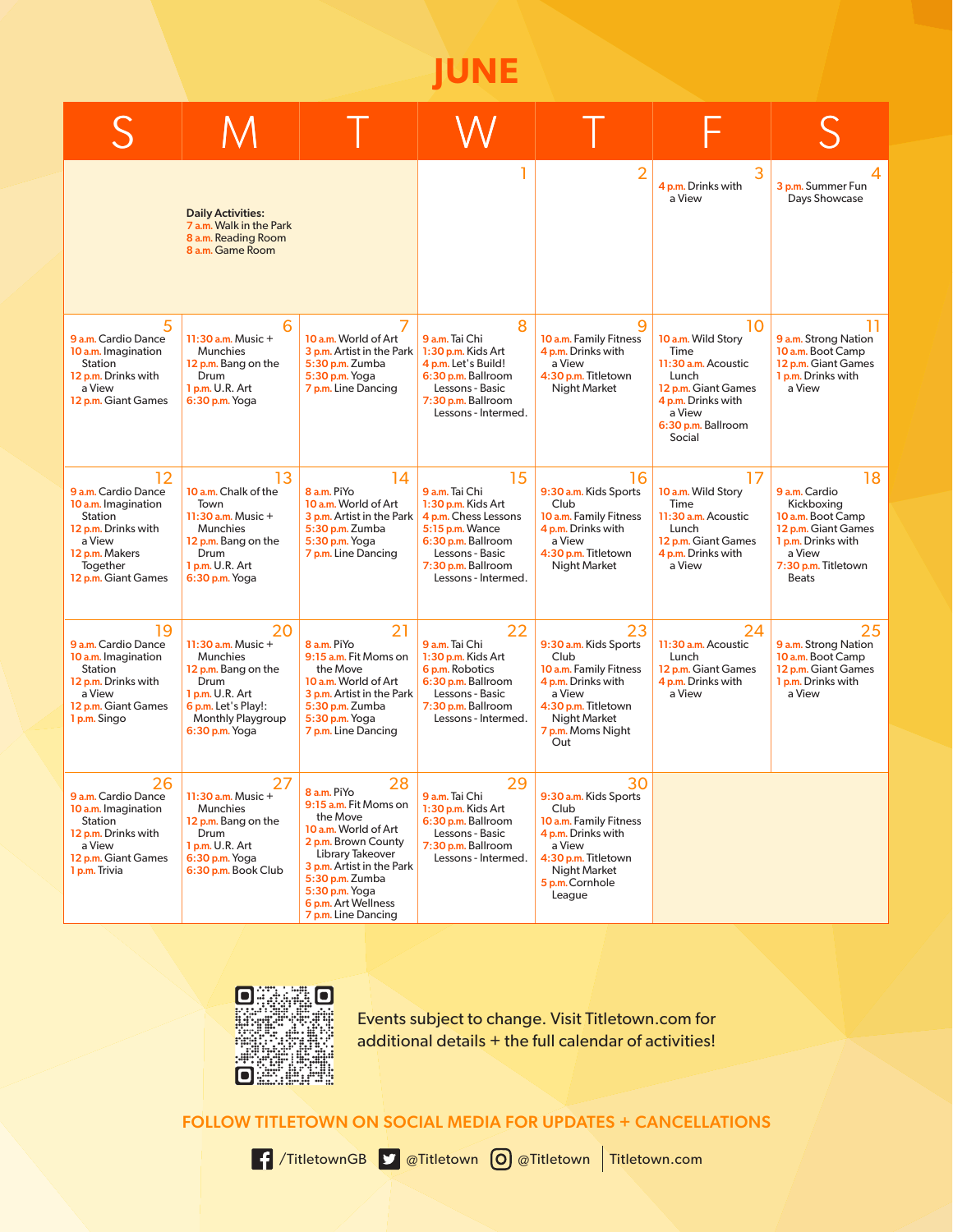**JULY**

|                                                                                                                                                                                                                             |                                                                                                                                                                                                    | <b>Daily Activities:</b><br>7 a.m. Walk in the Park<br>8 a.m. Reading Room<br>8 a.m. Game Room                                                                                |                                                                                                                                                                                                       |                                                                                                                                                                  | 10 a.m. Chalk of the<br>Town<br>11:30 a.m. Acoustic<br>Lunch<br>12 p.m. Giant Games<br>4 p.m. Drinks with<br>a View                                                                                                         | 10 a.m. Boot Camp<br>12 p.m. Giant Games<br>1 p.m. Drinks with<br>a View                                                                      |
|-----------------------------------------------------------------------------------------------------------------------------------------------------------------------------------------------------------------------------|----------------------------------------------------------------------------------------------------------------------------------------------------------------------------------------------------|-------------------------------------------------------------------------------------------------------------------------------------------------------------------------------|-------------------------------------------------------------------------------------------------------------------------------------------------------------------------------------------------------|------------------------------------------------------------------------------------------------------------------------------------------------------------------|-----------------------------------------------------------------------------------------------------------------------------------------------------------------------------------------------------------------------------|-----------------------------------------------------------------------------------------------------------------------------------------------|
| 3<br>10 a.m. Imagination<br>Station<br>12 p.m. Drinks with<br>a View<br>12 p.m. Giant Games                                                                                                                                 | 4                                                                                                                                                                                                  | 5<br>8 a.m. PiYo<br>9:15 a.m. Fit Moms on<br>the Move<br>10 a.m. World of Art<br>3 p.m. Artist in the Park<br>5:30 p.m. Zumba<br>5:30 p.m. Yoga<br>7 p.m. Line Dancing        | 6<br>9 a.m. Tai Chi<br>1:30 p.m. Kids Art<br>7 p.m. E-Sports League                                                                                                                                   | 7<br>10 a.m. Family Fitness<br>4 p.m. Drinks with<br>a View<br>4:30 p.m. Titletown<br>Night Market                                                               | 8<br>10 a.m. Wild Story Time 9 a.m. Cardio<br>11:30 a.m. Acoustic<br>Lunch<br>12 p.m. Giant Games<br>4 p.m. Drinks with<br>a View                                                                                           | 9<br>Kickboxing<br>10 a.m. Boot Camp<br>12 p.m. Giant Games<br>1 p.m. Drinks with<br>a View                                                   |
| 10<br>9 a.m. Cardio Dance<br>10 a.m. Imagination<br>Station<br>12 p.m. Drinks with<br>a View<br>12 p.m. Makers<br>Together<br>12 p.m. Giant Games                                                                           | 11<br>10 a.m. Chalk of the<br>Town<br>$11:30$ a.m. Music +<br><b>Munchies</b><br>12 p.m. Bang on the<br>Drum<br>1 p.m. U.R. Art<br>5:30 p.m. One Shot<br>Burn<br>6:30 p.m. Yoga                    | 12<br>8 a.m. PiYo<br>9:15 a.m. Fit Moms on<br>the Move<br>10 a.m. World of Art<br>3 p.m. Artist in the Park<br>5:30 p.m. Zumba<br>5:30 p.m. Yoga<br>7 p.m. Line Dancing       | 13<br>9 a.m. Tai Chi<br>1:30 p.m. Kids Art<br>4 p.m. Let's Build!<br>6:30 p.m. Ballroom<br>Lessons - Basic<br>7 p.m. E-Sports League<br>7:30 p.m. Ballroom<br>Lessons - Intermed.                     | 14<br>9:30 a.m. Kids Sports<br>Club<br>10 a.m. Family Fitness<br>4 p.m. Drinks with<br>a View<br>4:30 p.m. Titletown<br>Night Market                             | 15<br>10 a.m. Wild Story Time<br>11:30 a.m. Acoustic<br>Lunch<br>12 p.m. Giant Games<br>4 p.m. Drinks with<br>a View<br>6:30 p.m. Ballroom<br>Social                                                                        | 16<br>9 a.m. Strong Nation<br>10 a.m. Boot Camp<br>12 p.m. Giant Games<br>1 p.m. Drinks with<br>a View<br>7:30 p.m. Titletown<br><b>Beats</b> |
| 17<br>9 a.m. Cardio Dance<br>10 a.m. Imagination<br>Station<br>12 p.m. Drinks with<br>a View<br>12 p.m. Giant Games<br>1 p.m. Singo                                                                                         | 18<br>$11:30$ a.m. Music +<br>Munchies<br>12 p.m. Bang on the<br>Drum<br><b>1 p.m.</b> U.R. Art<br>5:30 p.m. One Shot<br>Burn<br>6 p.m. Let's Play!:<br><b>Monthly Playgroup</b><br>6:30 p.m. Yoga | 19<br>8 a.m. PiYo<br>10 a.m. World of Art<br>2 p.m. Brown County<br>Library Takeover<br>3 p.m. Artist in the Park<br>5:30 p.m. Zumba<br>5:30 p.m. Yoga<br>7 p.m. Line Dancing | 20<br>9 a.m. Tai Chi<br>1:30 p.m. Kids Art<br>4 p.m. Chess Lessons<br>5:15 p.m. Wance<br>6:30 p.m. Ballroom<br>Lessons - Basic<br>7 p.m. E-Sports League<br>7:30 p.m. Ballroom<br>Lessons - Intermed. | 21<br>9:30 a.m. Kids Sports<br>Club<br>10 a.m. Family Fitness<br>4 p.m. Drinks with<br>a View<br>4:30 p.m. Titletown<br>Night Market<br>7 p.m. Moms Night<br>Out | 22<br>10 a.m. Animal<br>Adventure<br>11:30 a.m. Acoustic<br>Lunch<br>12 p.m. Giant Games<br>4 p.m. Drinks with<br>a View                                                                                                    | 23<br>1 p.m. Drinks with<br>a View                                                                                                            |
| 24<br>9 a.m. Cardio Dance<br>10 a.m. Imag. Station<br>12 p.m. Drinks w/ View<br>12 p.m. Giant Games<br>1 p.m. Trivia<br>31<br>9 a.m. Cardio Dance<br>10 a.m. Imag. Station<br>12 p.m. Drinks w/ View<br>12 p.m. Giant Games | 25<br>$11:30$ a.m. Music $+$<br><b>Munchies</b><br>12 p.m. Bang on the<br>Drum<br>1 p.m. U.R. Art<br>5:30 p.m. One Shot<br>Burn<br>6:30 p.m. Yoga<br>6:30 p.m. Book Club                           | 26<br>8 a.m. PiYo<br>10 a.m. World of Art<br>3 p.m. Artist in the Park<br>5:30 p.m. Zumba<br>5:30 p.m. Yoga<br>6 p.m. Art Wellness<br>7 p.m. World of Dance                   | 27<br>9 a.m. Tai Chi<br>1:30 p.m. Kids Art<br>6 p.m. Robotics<br>6:30 p.m. Ballroom<br>Lessons - Basic<br>7 p.m. E-Sports League<br>7:30 p.m. Ballroom<br>Lessons - Intermed.                         | 28<br>10 a.m. Family Fitness<br>4 p.m. Drinks with<br>a View<br>4:30 p.m. Titletown<br>Night Market<br>5 p.m. Cornhole<br>League                                 | 10 a.m. Chalk of<br>29<br>the Town<br>$10$ a.m. Music $+$<br>Movement<br>11:30 a.m. Acoustic<br>Lunch<br>12 p.m. Giant Games<br>4 p.m. Drinks w/ View<br>6:30 p.m. Ballroom<br>Social<br><b>Dusk Movies at</b><br>Titletown | 30<br><b>10 a.m.</b> Boot Camp<br>12 p.m. Giant Games<br>1 p.m. Drinks with<br>a View<br><b>Dusk Movies at</b><br>Titletown                   |

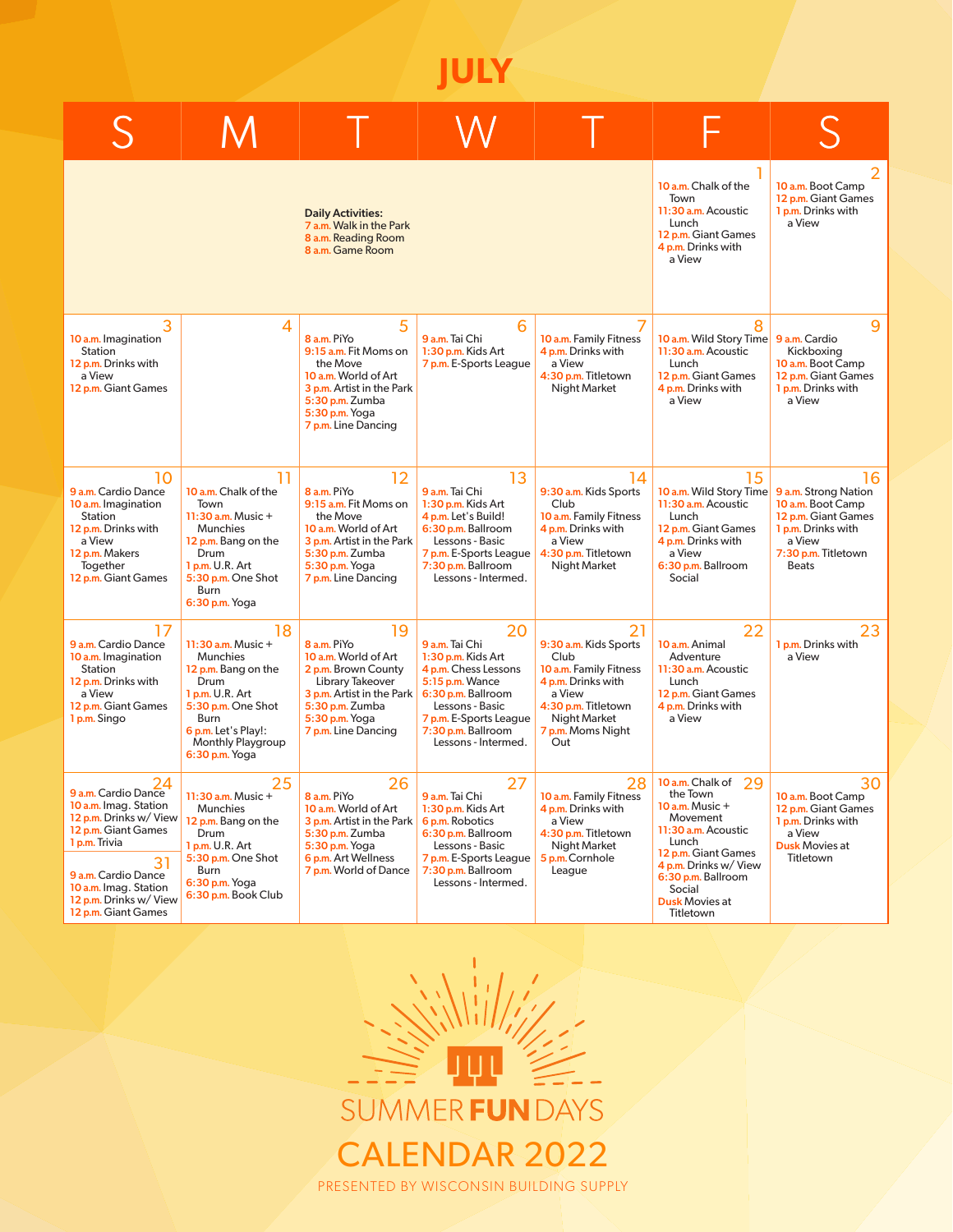# **AUGUST**

| <b>Daily Activities:</b><br>7 a.m. Walk in the Park<br>8 a.m. Reading Room<br>8 a.m. Game Room                                                    | 11:30 a.m. Music $+$<br><b>Munchies</b><br>12 p.m. Bang on the<br>Drum<br>1 p.m. U.R. Art<br>5:30 p.m. FIRE Fitness<br>Camp<br>6:30 p.m. Yoga                                                   | 8 a.m. PiYo<br>10 a.m. World of Art<br>2 p.m. Brown County<br>Library Takeover<br>3 p.m. Artist in the Park<br>5:30 p.m. Zumba<br>5:30 p.m. Yoga<br>6:30 p.m. Snapshot of<br>Titletown<br>7 p.m. World of Dance | 3<br>9 a.m. Tai Chi<br>1:30 p.m. Kids Art<br>6:30 p.m. Ballroom<br>Lessons - Basic<br>7 p.m. E-Sports League<br>7:30 p.m. Ballroom<br>Lessons - Intermed.                                             | 10 a.m. Family Fitness<br>4 p.m. Drinks with<br>a View<br>4:30 p.m. Titletown<br><b>Night Market</b>                                    | 5<br>10 a.m. Animal<br>Adventure<br>11:30 a.m. Acoustic<br>Lunch<br>12 p.m. Giant Games<br>4 p.m. Drinks with<br>a View                                                                        | 10 a.m. Boot Camp<br>12 p.m. Giant Games<br>1 p.m. Drinks with<br>a View                                              |
|---------------------------------------------------------------------------------------------------------------------------------------------------|-------------------------------------------------------------------------------------------------------------------------------------------------------------------------------------------------|-----------------------------------------------------------------------------------------------------------------------------------------------------------------------------------------------------------------|-------------------------------------------------------------------------------------------------------------------------------------------------------------------------------------------------------|-----------------------------------------------------------------------------------------------------------------------------------------|------------------------------------------------------------------------------------------------------------------------------------------------------------------------------------------------|-----------------------------------------------------------------------------------------------------------------------|
| 9 a.m. Cardio Dance<br>10 a.m. Imagination<br>Station<br>12 p.m. Drinks with<br>a View<br>12 p.m. Giant Games                                     | 8<br>10 a.m. Chalk of the<br>Town<br>11:30 $a.m.$ Music +<br><b>Munchies</b><br>12 p.m. Bang on the<br>Drum<br><b>1 p.m.</b> U.R. Art<br>5:30 p.m. FIRE Fitness<br>Camp<br>6:30 p.m. Yoga       | q<br>10 a.m. World of Art<br>3 p.m. Artist in the Park<br>5:30 p.m. Zumba<br>5:30 p.m. Yoga<br>6:30 p.m. Snapshot of<br>Titletown<br>7 p.m. World of Dance                                                      | 10<br>9 a.m. Tai Chi<br>1:30 p.m. Kids Art<br>4 p.m. Let's Build!<br>6:30 p.m. Ballroom<br>Lessons - Basic<br>7 p.m. E-Sports League<br>7:30 p.m. Ballroom<br>Lessons - Intermed.                     | 11<br>10 a.m. Family Fitness<br>4 p.m. Drinks with<br>a View<br>4:30 p.m. Titletown<br><b>Night Market</b>                              | 12<br>10 a.m. Wild Story<br>Time<br>11:30 a.m. Acoustic<br>Lunch<br>12 p.m. Giant Games<br>4 p.m. Drinks with<br>a View                                                                        | 13<br>10 a.m. Boot Camp<br>12 p.m. Giant Games<br>1 p.m. Drinks with<br>a View<br>7:30 p.m. Titletown<br><b>Beats</b> |
| 14<br>9 a.m. Cardio Dance<br>10 a.m. Imagination<br>Station<br>12 p.m. Drinks with<br>a View<br>12 p.m. Makers<br>Together<br>12 p.m. Giant Games | 15<br>11:30 a.m. Music $+$<br><b>Munchies</b><br>12 p.m. Bang on the<br>Drum<br>1 p.m. U.R. Art<br>5:30 p.m. FIRE Fitness<br>Camp<br>6 p.m. Let's Play!:<br>Monthly Playgroup<br>6:30 p.m. Yoga | 16<br>8 a.m. PiYo<br>10 a.m. World of Art<br>3 p.m. Artist in the Park<br>5:30 p.m. Zumba<br>5:30 p.m. Yoga<br>6:30 p.m. Snapshot of<br>Titletown<br>7 p.m. World of Dance                                      | 17<br>9 a.m. Tai Chi<br>1:30 p.m. Kids Art<br>4 p.m. Chess Lessons<br>5:15 p.m. Wance<br>6:30 p.m. Ballroom<br>Lessons - Basic<br>7 p.m. E-Sports League<br>7:30 p.m. Ballroom<br>Lessons - Intermed. | 18<br>10 a.m. Family Fitness<br>4 p.m. Drinks with<br>a View<br>4:30 p.m. Titletown<br><b>Night Market</b><br>7 p.m. Moms Night<br>Out  | 19<br>10 a.m. Wild Story<br>Time<br>11:30 a.m. Acoustic<br>Lunch<br>12 p.m. Giant Games<br>4 p.m. Drinks with<br>a View                                                                        | 20<br>10 a.m. Boot Camp<br>12 p.m. Giant Games<br>1 p.m. Drinks with<br>a View                                        |
| 21<br>9 a.m. Cardio Dance<br>10 a.m. Imagination<br>Station<br>12 p.m. Drinks with<br>a View<br>12 p.m. Giant Games<br>1 p.m. Singo               | 22<br>11:30 $a.m.$ Music +<br>Munchies<br>12 p.m. Bang on the<br>Drum<br>1 p.m. U.R. Art<br>5:30 p.m. FIRE Fitness<br>Camp<br>6:30 p.m. Yoga<br>6:30 p.m. Book Club                             | 23<br>8 a.m. PiYo<br>10 a.m. World of Art<br>3 p.m. Artist in the Park<br>5:30 p.m. Zumba<br>5:30 p.m. Yoga<br>6:30 p.m. Snapshot of<br>Titletown<br>7 p.m. World of Dance                                      | 24<br>9 a.m. Tai Chi<br>1:30 p.m. Kids Art<br>6 p.m. Robotics<br>6:30 p.m. Ballroom<br>Lessons - Basic<br>7 p.m. E-Sports League<br>7:30 p.m. Ballroom<br>Lessons - Intermed.                         | 25<br>10 a.m. Family Fitness<br>4 p.m. Drinks with<br>a View<br>4:30 p.m. Titletown<br><b>Night Market</b><br>5 p.m. Cornhole<br>League | 26<br>10 a.m. Chalk of the<br>Town<br>10 a.m. Music +<br>Movement<br>11:30 a.m. Acoustic<br>Lunch<br>12 p.m. Giant Games<br>4 p.m. Drinks with<br>a View<br><b>Dusk Movies at</b><br>Titletown | 27<br>10 a.m. Boot Camp<br>12 p.m. Giant Games<br>1 p.m. Drinks with<br>a View<br><b>Dusk Movies at</b><br>Titletown  |
| 28<br>9 a.m. Cardio Dance<br>10 a.m. Imagination<br>Station<br>12 p.m. Drinks with<br>a View<br>12 p.m. Giant Games<br>1 p.m. Trivia              | 29<br>11:30 $a.m.$ Music +<br><b>Munchies</b><br>12 p.m. Bang on the<br>Drum<br>5:30 p.m. FIRE Fitness<br>Camp<br>6:30 p.m. Yoga                                                                | 30<br>8 a.m. PiYo<br>10 a.m. World of Art<br>3 p.m. Artist in the Park<br>5:30 p.m. Zumba<br>5:30 p.m. Yoga<br>6 p.m. Art Wellness<br>7 p.m. World of Dance                                                     | 31<br>9 a.m. Tai Chi<br>1:30 p.m. Kids Art<br>6:30 p.m. Ballroom<br>Lessons - Basic<br>7 p.m. E-Sports League<br>7:30 p.m. Ballroom<br>Lessons - Intermed.                                            |                                                                                                                                         |                                                                                                                                                                                                |                                                                                                                       |

# HOURS OF OPERATION

Park Hours: 7 a.m.-10 p.m. Shopko Optical Playground: 8 a.m.-9 p.m. Football Field: 8 a.m.-9 p.m.